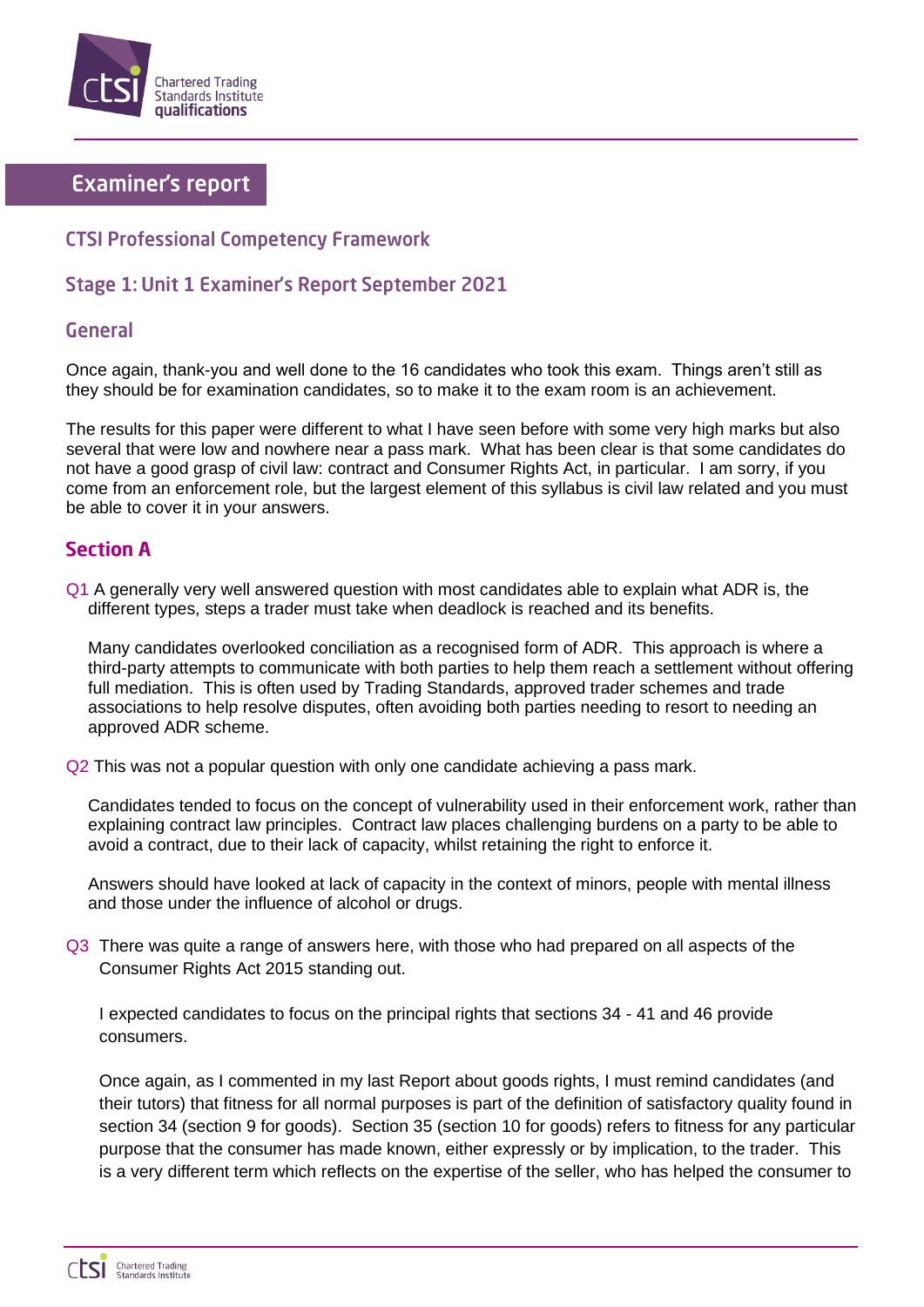choose the goods that they need - the goods are of satisfactory quality, they are just not suitable for that particular purpose.

Q4 Another contract law question which was poorly answered, with only one candidate achieving a pass mark. Candidates were expected to identify conditions, warranties and innominate terms and the remedies available when each type of term is broken.

Some recognition was given for referring to implied and express terms, although how a term has become incorporated into a contract does not define the remedy if it is breached.

Q5 It would appear that many candidates took a gamble that a product liability question would not come up. This was a straightforward question if you had revised the topic. Sadly, only one candidate achieved a bare pass.

Although it was, arguably, relevant to make brief reference to the principles of negligence/delict and Donoghue v Stevenson, Part 1 Consumer Protection Act 1987 sets out its own, very clear, route to redress which the question required candidates to explain.

Q6 This question was generally well answered by most candidates. It required candidates to explain the purposes of the two jurisdictions and then explain the very different burdens of proof. This means that, based upon the same facts, it is likely to be easier to prove a civil claim, on the balance of probabilities, compared to meeting the standard of beyond all reasonable doubt for a criminal prosecution.

#### **Section B**

Q7 Only two candidates achieved a pass for this question, with one candidate providing an exceptional answer.

Most candidates managed to answer part a) but few were able to explain the grounds for appeal, and to which courts, available to the prosecution and the defendant. This part did not require a discussion of the hierarchy of the courts, which was part of the answer for part c), however marks were allocated irrespective of where the information was written.

Candidates did better at explaining the importance of case law and how court decisions bind courts lower in the hierarchy.

- Q8 This was not a popular question with only 1 candidate achieving a good pass.
- Q9 This proved a popular question with over half of candidates achieving a pass, some with high marks. Those who did not do well seemed unprepared for this type of question and were not familiar with basic contract law principles.

As always, in this type of question, there is no single right answer and marking rewarded good reasoning and application of contract law principles, even if I did not agree with your conclusion.

In part a), you were looking at a purchase made over the internet. It is generally agreed that, in these types of transaction, the website is an invitation to treat and clicking the 'buy now' button is an offer. It was not clear whether acceptance had taken place, it was most likely to have been defined in the terms which Ceri had not read, and candidates were required to discuss this. Some candidates added that the law of mistake (law of error in Scotland) might also be another argument against Ceri having entered into a binding contract.

In part b) the starting point was that Ceri had entered into a contract but the exclusion clause may not have been incorporated into her contract - Olley v Marlborough Court Hotel or Thornton v Shoe